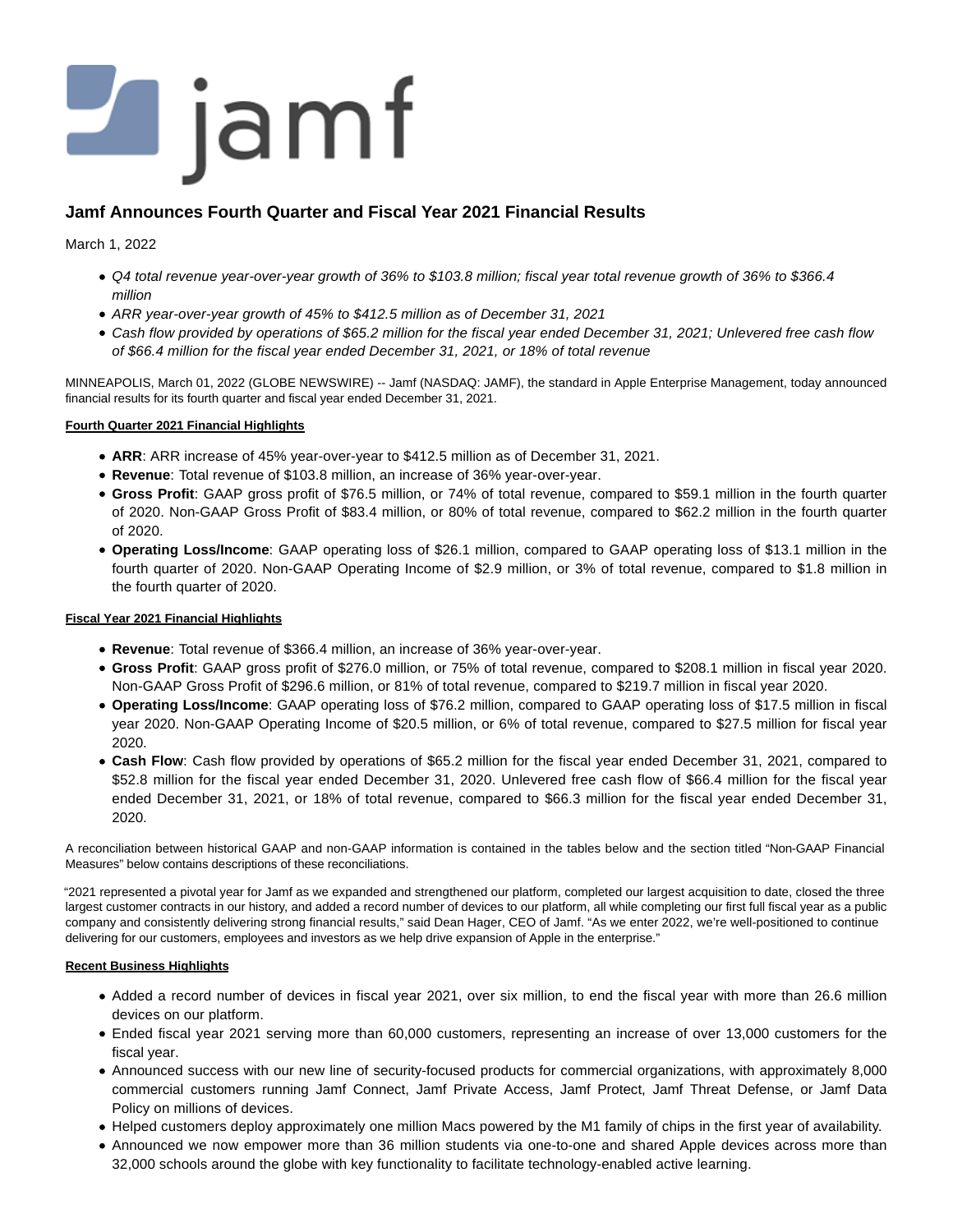- Appointed John Strosahl to president and chief operating officer and Beth Tschida to chief technology officer, as Jamf continues to build a world-class team to further its mission of helping organizations succeed with Apple.
- Ranked #75 in the 2021 Best Workplaces for Parents™ by Great Place to Wor<sup>®</sup>.

# **Financial Outlook**

For the first quarter of 2022, Jamf currently expects:

- Total revenue of \$104.5 to \$106.5 million
- Non-GAAP Operating Income of \$1.0 to \$2.0 million

For the full year 2022, Jamf currently expects:

- Total revenue of \$466.0 to \$472.0 million
- Non-GAAP Operating Income of \$18.0 to \$22.0 million

To assist with modeling, for the first quarter of 2022 and full year 2022, amortization is expected to be approximately \$12.2 million and \$47.6 million, respectively. In addition, for the first quarter of 2022 and full year 2022, stock-based compensation and related payroll taxes is expected to be approximately \$16.9 million and \$114.2 million, respectively.

Jamf is unable to provide a quantitative reconciliation of forward-looking guidance of Non-GAAP Operating Income to GAAP operating income (loss) because certain items are out of Jamf's control or cannot be reasonably predicted. Historically, these items have included, but are not limited to, acquisition-related expenses and acquisition-related earn-out, offering costs, amortization and stock-based compensation and related payroll taxes. Accordingly, a reconciliation for forward-looking Non-GAAP Operating Income is not available without unreasonable effort. These items are uncertain, depend on various factors, and could result in projected GAAP operating income (loss) being materially less than is indicated by currently estimated Non-GAAP Operating Income.

These statements are forward-looking and actual results may differ materially. Refer to the Forward-Looking Statements safe harbor below for information on the factors that could cause our actual results to differ materially from these forward-looking statements.

# **Webcast and Conference Call Information**

Jamf will host a conference call and live webcast for analysts and investors at 3:30 p.m. Central Time (4:30 p.m. Eastern Time) on March 1, 2022. Parties in the United States and Canada can access the call by dialing +1 (833) 519-1319, and international parties can access the call by dialing +1 (914) 800-3885.

The live webcast of Jamf's earnings conference call can be accessed at ir.jamf.com, along with the earnings press release, financial tables, earnings presentation and investor presentation. A telephonic replay of the conference call will be available through March 8, 2022. To access the replay, parties should dial (855) 859-2056, or (404) 537-3406 and enter the passcode 8134528#.

Please note that Jamf uses its https://ir.jamf.com website as a means of disclosing material non-public information, announcing upcoming investor conferences and for complying with its disclosure obligations under Regulation FD. Accordingly, you should monitor our investor relations website in addition to following our press releases, SEC filings and public conference calls and webcasts.

#### **Non-GAAP Financial Measures**

In addition to our results determined in accordance with generally accepted accounting principles in the United States ("GAAP"), we believe the non-GAAP measures of Non-GAAP Operating Expenses, Non-GAAP Gross Profit, Non-GAAP Gross Profit Margin, Non-GAAP Operating Income (Loss), Non-GAAP Operating Income (Loss) Margin, Non-GAAP Net Income (Loss), Unlevered Free Cash Flow and Unlevered Free Cash Flow Margin are useful in evaluating our operating performance. Certain of these non-GAAP measures exclude stock-based compensation, amortization expense, acquisition-related expenses, acquisition-related earnout, offering costs, foreign currency transaction loss, payroll taxes related to stock-based compensation, legal settlement, loss on extinguishment of debt, amortization of debt issuance costs and discrete tax items. We believe that non-GAAP financial information, when taken collectively, may be helpful to investors because it provides consistency and comparability with past financial performance and assists in comparisons with other companies, some of which use similar non-GAAP information to supplement their GAAP results. The non-GAAP financial information is presented for supplemental informational purposes only, and should not be considered a substitute for financial information presented in accordance with GAAP, and may be different from similarly-titled non-GAAP measures used by other companies. The principal limitation of these non-GAAP financial measures is that they exclude significant expenses that are required by GAAP to be recorded in our financial statements. In addition, they are subject to inherent limitations as they reflect the exercise of judgment by our management about which expenses are excluded or included in determining these non-GAAP financial measures. Reconciliation tables of the most comparable GAAP financial measures to the non-GAAP financial measures used in this press release are included with the financial tables at the end of this release. Jamf strongly encourages investors to review our consolidated financial statements included in publicly filed reports in their entirety and not rely solely on any single financial measurement or communication.

# **Forward-Looking Statements**

This press release contains "forward-looking statements" within the meaning of the "safe harbor" provisions of the Private Securities Litigation Reform Act of 1995, including but not limited to, statements regarding our financial outlook and market positioning. Forward-looking statements give our current expectations and projections relating to our financial condition, results of operations, plans, objectives, future performance and business. You can identify forward-looking statements by the fact that they do not relate strictly to historical or current facts. These statements may include words such as "anticipate," "estimate," "expect," "project," "plan," "intend," "believe," "may," "will," "should," "can have," "likely" and other words and terms of similar meaning in connection with any discussion of the timing or nature of future operating or financial performance or other events. All forwardlooking statements are subject to risks and uncertainties that may cause actual results to differ materially from those that we expected, including, among others: statements regarding our future financial and operating performance (including our financial outlook for future reporting periods); the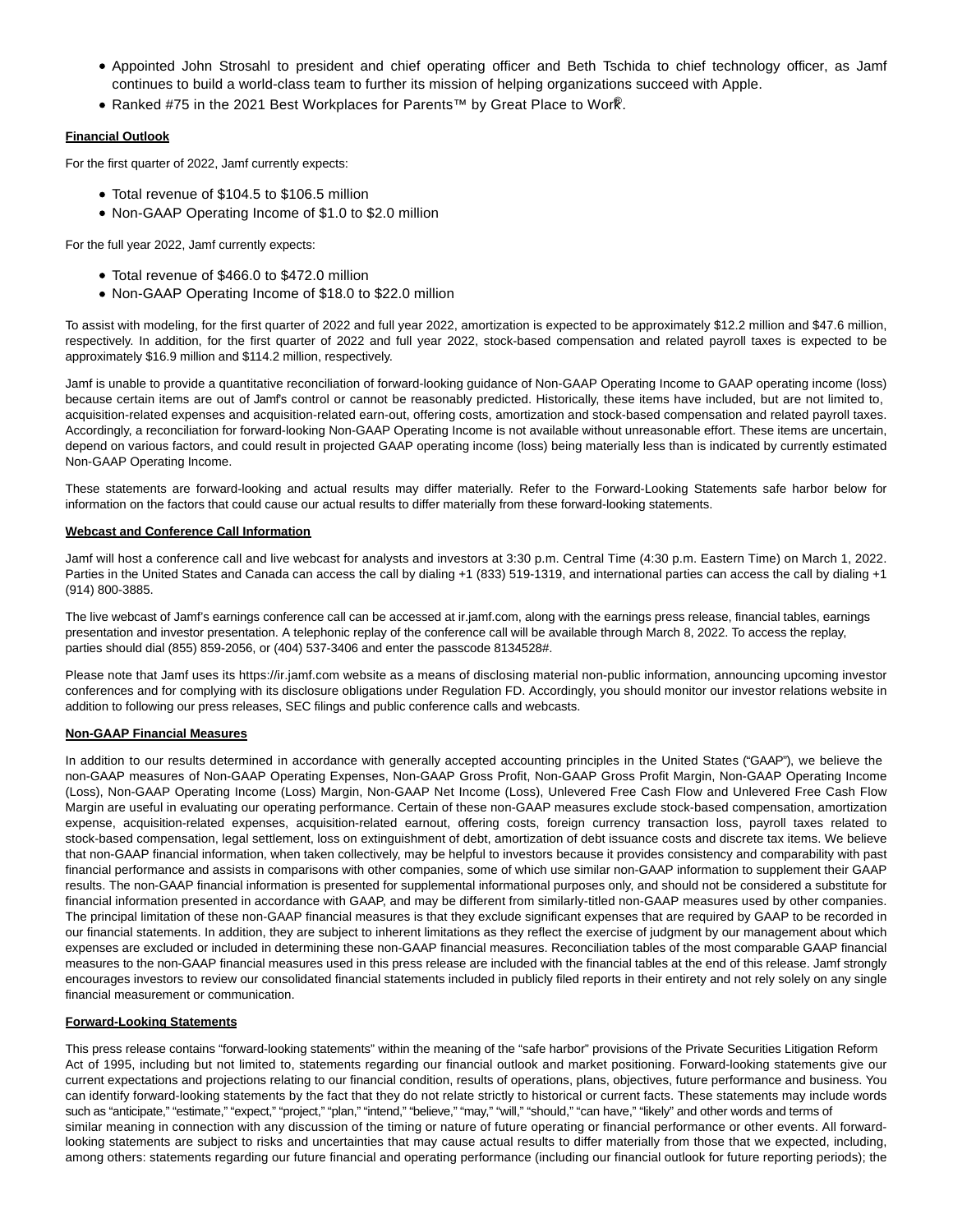impact on our operations and financial condition from the effects of the current COVID-19 pandemic; the potential impact of customer dissatisfaction with Apple or other negative events affecting Apple services and devices, and failure of enterprises to adopt Apple products; the potentially adverse impact of changes in features and functionality by Apple on our engineering focus or product development efforts; changes in our continued relationship with Apple; the fact that we are not party to any exclusive agreements or arrangements with Apple; our reliance, in part, on channel partners for the sale and distribution of our products; our ability to successfully develop new products or materially enhance current products through our research and development efforts; our ability to continue to attract new customers; our ability to retain our current customers; our ability to sell additional functionality to our current customers; our ability to correctly estimate market opportunity and forecast market growth; risks associated with failing to continue our recent growth rates; our dependence on one of our products for a substantial portion of our revenue; our ability to scale our business and manage our expenses; our ability to change our pricing models, if necessary to compete successfully; the impact of delays or outages of our cloud services from any disruptions, capacity limitations or interferences of third-party data centers that host our cloud services, including Amazon Web Services; our ability to meet service-level commitments under our subscription agreements; our ability to maintain, enhance and protect our brand; our ability to maintain our corporate culture; the ability of Jamf Nation to thrive and grow as we expand our business; the potential impact of inaccurate, incomplete or misleading content that is posted on Jamf Nation; our ability to offer high-quality support; risks and uncertainties associated with acquisitions and divestitures (such as our recent acquisition of Wandera); our ability to predict and respond to rapidly evolving technological trends and our customers' changing needs; our ability to compete with existing and new companies; the impact of adverse general and industryspecific economic and market conditions; the impact of reductions in IT spending; our ability to attract and retain highly qualified personnel; risks associated with competitive challenges faced by our customers; the impact of our often long and unpredictable sales cycle; the risks associated with sales to new and existing enterprise customers; our ability to develop and expand our marketing and sales capabilities; the risks associated with free trials and other inbound, lead-generation sales strategies; the risks associated with indemnity provisions in our contracts; our management team's limited experience managing a public company; risks associated with cyber-security events; the impact of real or perceived errors, failures or bugs in our products; the impact of general disruptions to data transmission; risks associated with stringent and changing privacy laws, regulations and standards, and information security policies and contractual obligations related to data privacy and security; the risks associated with intellectual property infringement claims; our reliance on third-party software and intellectual property licenses; our ability to protect our intellectual property and proprietary rights; the risks associated with our use of open source software in our products; and risks associated with our indebtedness.

Additional information concerning these and other factors can be found in our filings with the Securities and Exchange Commission. Given these factors, as well as other variables that may affect our operating results, you should not rely on forward-looking statements, assume that past financial performance will be a reliable indicator of future performance, or use historical trends to anticipate results or trends in future periods. The forwardlooking statements included in this press release relate only to events as of the date hereof. We undertake no obligation to update or revise any forward-looking statement as a result of new information, future events or otherwise, except as otherwise required by law.

# **About Jamf**

Jamf, the standard in Apple Enterprise Management, extends the legendary Apple experience people love to businesses, schools and government organizations through its software and the world's largest online community of IT admins focused exclusively on Apple, Jamf Nation. To learn more, visit: www.jamf.com.

#### **Investor Contact**

Jennifer Gaumond ir@jamf.com

#### **Media Contact**

Rachel Nauen media@jamf.com

#### **Jamf Holding Corp. Consolidated Balance Sheets** (in thousands) (unaudited)

|                                                                 | December 31, | December 31,<br>2020 |                 |
|-----------------------------------------------------------------|--------------|----------------------|-----------------|
| <b>Assets</b>                                                   |              |                      |                 |
| Current assets:                                                 |              |                      |                 |
| Cash and cash equivalents                                       | \$           | 177,150              | \$<br>194,868   |
| Trade accounts receivable, net of allowances of \$391 and \$530 |              | 79,143               | 69,056          |
| Income taxes receivable                                         |              | 608                  | 632             |
| Deferred contract costs                                         |              | 12,904               | 8,284           |
| Prepaid expenses                                                |              | 17,581               | 13,283          |
| Other current assets                                            |              | 4,212                | 1,113           |
| Total current assets                                            |              | 291,598              | 287,236         |
| Equipment and leasehold improvements, net                       |              | 18,045               | 15,130          |
| Goodwill                                                        |              | 845,734              | 541,480         |
| Other intangible assets, net                                    |              | 264,593              | 202,878         |
| Deferred contract costs, non-current                            |              | 29,842               | 22,202          |
| Other assets                                                    |              | 30,608               | 5,359           |
| Total assets                                                    |              | 1,480,420            | \$<br>1,074,285 |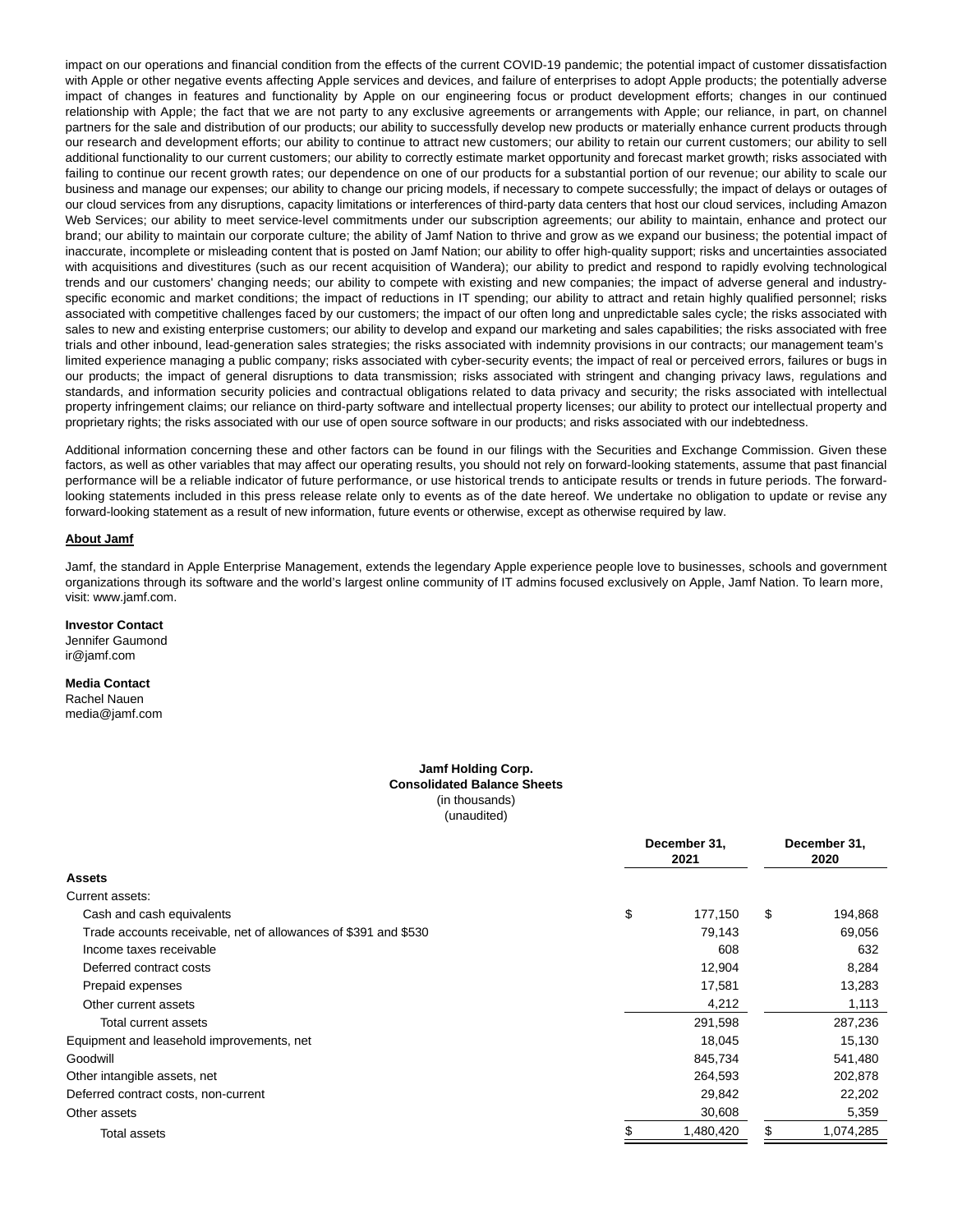#### **Liabilities and stockholders' equity**

| Current liabilities:                       |             |                 |
|--------------------------------------------|-------------|-----------------|
|                                            |             |                 |
| Accounts payable                           | \$<br>9,306 | \$<br>6,967     |
| <b>Accrued liabilities</b>                 | 54,022      | 31,916          |
| Income taxes payable                       | 167         | 713             |
| Deferred revenues                          | 223,031     | 160,002         |
| <b>Total current liabilities</b>           | 286,526     | 199,598         |
| Deferred revenues, non-current             | 59,097      | 45,507          |
| Deferred tax liability, net                | 8,700       | 5,087           |
| Convertible senior notes, net              | 362,031     |                 |
| Other liabilities                          | 25,640      | 13,079          |
| <b>Total liabilities</b>                   | 741,994     | 263,271         |
| Commitments and contingencies              |             |                 |
| Stockholders' equity:                      |             |                 |
| Preferred stock                            |             |                 |
| Common stock                               | 119         | 117             |
| Additional paid-in capital                 | 913,581     | 903,116         |
| Accumulated other comprehensive loss       | (7,866)     |                 |
| Accumulated deficit                        | (167, 408)  | (92, 219)       |
| Total stockholders' equity                 | 738,426     | 811,014         |
| Total liabilities and stockholders' equity | 1,480,420   | \$<br>1,074,285 |

#### **Jamf Holding Corp. Consolidated Statements of Operations** (in thousands, except share and per share amounts)

(unaudited)

|                                                                                       |               |             | Three Months Ended December 31, |             |    |             | <b>Years Ended December 31,</b> |             |  |
|---------------------------------------------------------------------------------------|---------------|-------------|---------------------------------|-------------|----|-------------|---------------------------------|-------------|--|
|                                                                                       |               | 2021        |                                 | 2020        |    | 2021        |                                 | 2020        |  |
| Revenue:                                                                              |               |             |                                 |             |    |             |                                 |             |  |
| Subscription                                                                          | \$            | 98,343      | \$                              | 70,441      | \$ | 344,243     | \$                              | 248,879     |  |
| Services                                                                              |               | 4,107       |                                 | 3,903       |    | 16,122      |                                 | 14,519      |  |
| License                                                                               |               | 1,352       |                                 | 1,923       |    | 6,023       |                                 | 5,734       |  |
| Total revenue                                                                         |               | 103,802     |                                 | 76,267      |    | 366,388     |                                 | 269,132     |  |
| Cost of revenue:                                                                      |               |             |                                 |             |    |             |                                 |             |  |
| Cost of subscription <sup>(1)(2)(3)(4)</sup> (exclusive of amortization               |               |             |                                 |             |    |             |                                 |             |  |
| expense shown below)                                                                  |               | 19,235      |                                 | 11,509      |    | 63,441      |                                 | 39,529      |  |
| Cost of services <sup><math>(1)(2)(3)</math></sup> (exclusive of amortization expense |               |             |                                 |             |    |             |                                 |             |  |
| shown below)                                                                          |               | 2,871       |                                 | 2,979       |    | 10,898      |                                 | 10,726      |  |
| Amortization expense                                                                  |               | 5,183       |                                 | 2,719       |    | 16,018      |                                 | 10,753      |  |
| Total cost of revenue                                                                 |               | 27,289      |                                 | 17,207      |    | 90,357      |                                 | 61,008      |  |
| Gross profit                                                                          |               | 76,513      |                                 | 59,060      |    | 276,031     |                                 | 208,124     |  |
| Operating expenses:                                                                   |               |             |                                 |             |    |             |                                 |             |  |
| Sales and marketing $(1)(2)(3)(4)$                                                    |               | 44,552      |                                 | 31,327      |    | 148,192     |                                 | 98,885      |  |
| Research and development $(1)(2)(3)(4)$                                               |               | 24,104      |                                 | 15,169      |    | 82,541      |                                 | 52,513      |  |
| General and administrative <sup>(1)(2)(3)(4)</sup>                                    |               | 26,918      |                                 | 20,015      |    | 96,206      |                                 | 51,603      |  |
| Amortization expense                                                                  |               | 7,019       |                                 | 5,634       |    | 25,294      |                                 | 22,575      |  |
| Total operating expenses                                                              |               | 102,593     |                                 | 72,145      |    | 352,233     |                                 | 225,576     |  |
| Loss from operations                                                                  |               | (26,080)    |                                 | (13,085)    |    | (76, 202)   |                                 | (17, 452)   |  |
| Interest expense, net                                                                 |               | (870)       |                                 | (66)        |    | (2, 478)    |                                 | (10, 741)   |  |
| Loss on extinguishment of debt                                                        |               |             |                                 |             |    | (449)       |                                 | (5,213)     |  |
| Foreign currency transaction loss                                                     |               | (54)        |                                 | (251)       |    | (849)       |                                 | (722)       |  |
| Other income, net                                                                     |               |             |                                 |             |    |             |                                 | 91          |  |
| Loss before income tax benefit                                                        |               | (27,004)    |                                 | (13, 402)   |    | (79, 978)   |                                 | (34,037)    |  |
| Income tax benefit                                                                    |               | 3,254       |                                 | 5,038       |    | 4,789       |                                 | 9,955       |  |
| Net loss                                                                              | $\frac{1}{2}$ | (23, 750)   | \$                              | (8, 364)    | \$ | (75, 189)   | \$                              | (24,082)    |  |
| Net loss per share, basic and diluted                                                 | \$            | (0.20)      | \$                              | (0.07)      | \$ | (0.64)      | \$                              | (0.22)      |  |
| Weighted-average shares used to compute net loss per share,<br>basic and diluted      |               | 119,145,856 |                                 | 116,647,340 |    | 118,276,462 |                                 | 108,908,597 |  |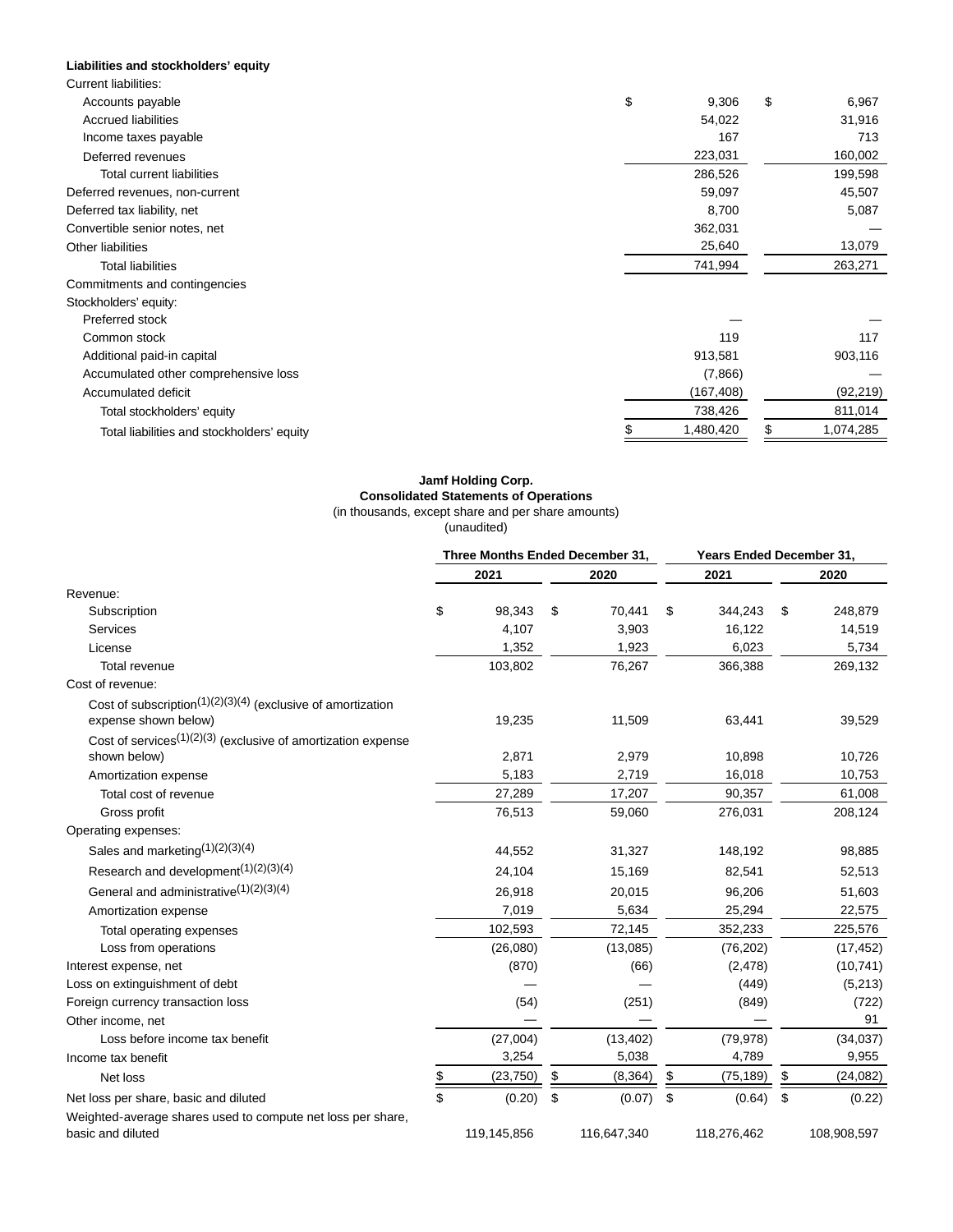# (1) Includes stock-based compensation as follows:

|                            | Three Months Ended December 31, |        |      |                | <b>Years Ended December 31,</b> |        |      |       |
|----------------------------|---------------------------------|--------|------|----------------|---------------------------------|--------|------|-------|
|                            | 2021                            |        | 2020 |                | 2021                            |        |      | 2020  |
|                            |                                 |        |      | (in thousands) |                                 |        |      |       |
| Cost of revenue:           |                                 |        |      |                |                                 |        |      |       |
| Subscription               | \$                              | 1,371  | - \$ | 342            | \$                              | 3,755  | - \$ | 732   |
| <b>Services</b>            |                                 | 213    |      | 77             |                                 | 594    |      | 139   |
| Sales and marketing        |                                 | 4,175  |      | 851            |                                 | 10,938 |      | 1,748 |
| Research and development   |                                 | 3,436  |      | 712            |                                 | 10,512 |      | 1,533 |
| General and administrative |                                 | 3,836  |      | 858            |                                 | 10,006 |      | 2,591 |
|                            |                                 | 13,031 |      | 2,840          |                                 | 35,805 |      | 6,743 |

(2) Includes payroll taxes related to stock-based compensation as follows:

|                            |   | Three Months Ended December 31, |      |                |     |       | <b>Years Ended December 31,</b> |      |  |
|----------------------------|---|---------------------------------|------|----------------|-----|-------|---------------------------------|------|--|
|                            |   | 2021                            |      | 2020           |     | 2021  |                                 | 2020 |  |
|                            |   |                                 |      | (in thousands) |     |       |                                 |      |  |
| Cost of revenue:           |   |                                 |      |                |     |       |                                 |      |  |
| Subscription               | S | 10                              | - 35 |                | - 5 | 122   | \$                              |      |  |
| Services                   |   | 2                               |      |                |     | 24    |                                 |      |  |
| Sales and marketing        |   | 15                              |      |                |     | 431   |                                 |      |  |
| Research and development   |   | 44                              |      |                |     | 335   |                                 |      |  |
| General and administrative |   | 114                             |      |                |     | 615   |                                 |      |  |
|                            |   | 185                             |      |                |     | 1,527 | S                               |      |  |

(3) Includes depreciation expense as follows:

|      |       |    |        | Years Ended December 31,        |       |                |       |  |
|------|-------|----|--------|---------------------------------|-------|----------------|-------|--|
| 2021 |       |    | 2020   | 2021                            |       |                | 2020  |  |
|      |       |    |        |                                 |       |                |       |  |
|      |       |    |        |                                 |       |                |       |  |
| \$   | 320   | \$ | 249    | \$                              | 1,134 | \$             | 985   |  |
|      | 45    |    | 51     |                                 | 169   |                | 207   |  |
|      | 636   |    | 514    |                                 | 2,342 |                | 1,966 |  |
|      | 354   |    | 284    |                                 | 1.277 |                | 1.149 |  |
|      | 263   |    | 428    |                                 | 835   |                | 876   |  |
|      | 1,618 |    | 526. ا |                                 | 5,757 |                | 5,183 |  |
|      |       |    |        | Three Months Ended December 31, |       | (in thousands) |       |  |

(4) Includes acquisition-related expense as follows:

|                            |   | Three Months Ended December 31, |    |                   |      |       | <b>Years Ended December 31,</b> |       |  |
|----------------------------|---|---------------------------------|----|-------------------|------|-------|---------------------------------|-------|--|
|                            |   | 2021                            |    | 2020              | 2021 |       |                                 | 2020  |  |
|                            |   |                                 |    | (in thousands)    |      |       |                                 |       |  |
| Cost of revenue:           |   |                                 |    |                   |      |       |                                 |       |  |
| Subscription               | J | 71                              | S. | $\hspace{0.05cm}$ | ৾ঌ   | 88    | - \$                            |       |  |
| Sales and marketing        |   | 146                             |    |                   |      | 180   |                                 |       |  |
| Research and development   |   | 498                             |    |                   |      | 1,088 |                                 |       |  |
| General and administrative |   | 889                             |    | 872               |      | 5,032 |                                 | 5,200 |  |
|                            |   | 1,604                           |    | 872               |      | 6,388 |                                 | 5,200 |  |

General and administrative also includes acquisition-related earnout of \$1.2 million and \$2.1 million for the three months ended December 31, 2021 and 2020, respectively, and \$6.0 million and \$(1.0) million for the years ended December 31, 2021 and 2020, respectively. The acquisition-related earnout was an expense for the year ended December 31, 2021 compared to a benefit for the year ended December 31, 2020 reflecting the change in fair value of the Digita acquisition contingent liability due to growth in sales of our Jamf Protect product. General and administrative also includes the full settlement of a \$5.0 million legal-related matter for the year ended December 31, 2021.

### **Jamf Holding Corp. Consolidated Statements of Cash Flows**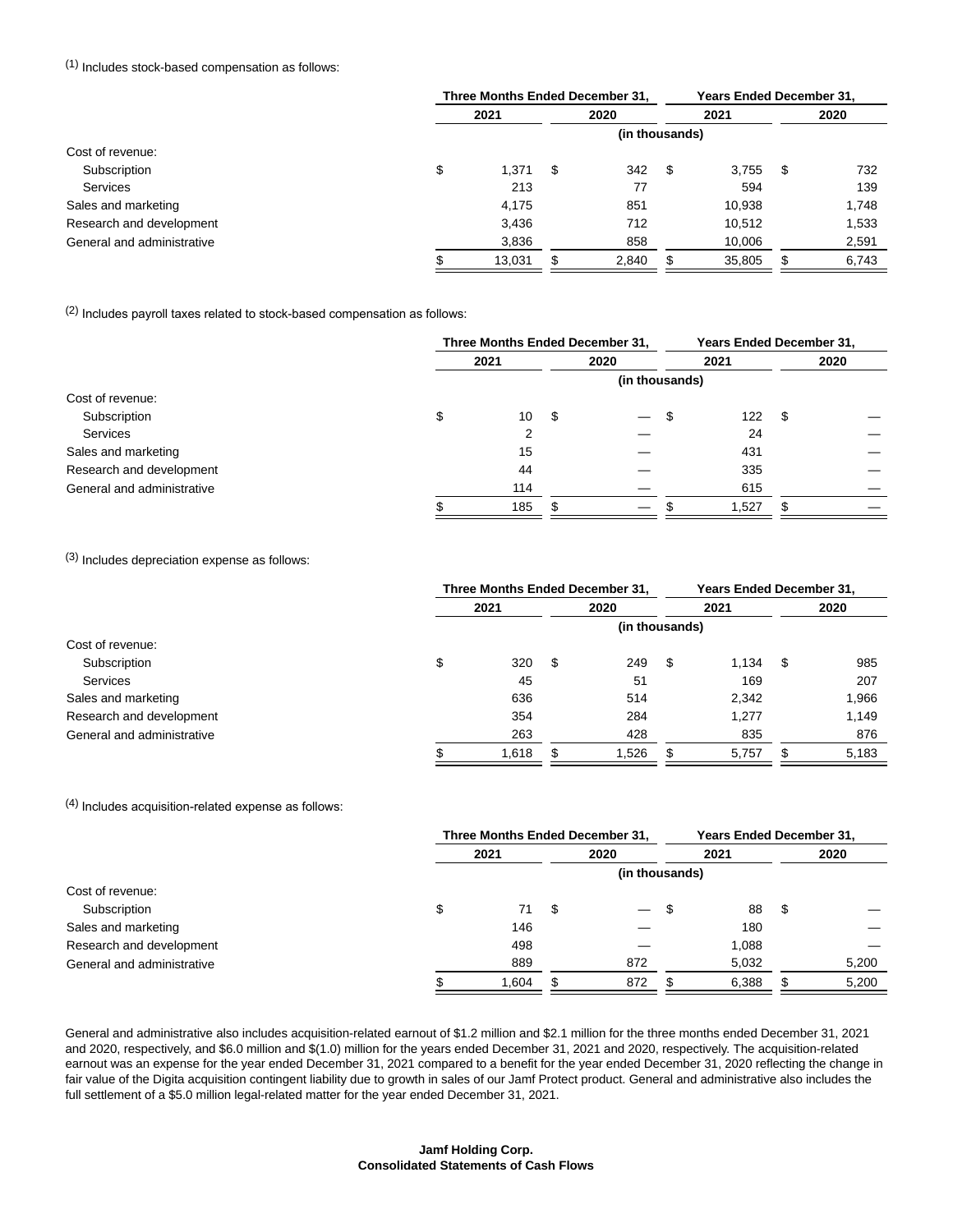# (in thousands) (unaudited)

|                                                                                      | <b>Years Ended December 31,</b> |                |
|--------------------------------------------------------------------------------------|---------------------------------|----------------|
|                                                                                      | 2021                            | 2020           |
| Cash flows from operating activities                                                 |                                 |                |
| Net loss                                                                             | \$<br>(75, 189)                 | \$<br>(24,082) |
| Adjustments to reconcile net loss to cash provided by operating activities:          |                                 |                |
| Depreciation and amortization expense                                                | 47,069                          | 38,511         |
| Amortization of deferred contract costs                                              | 12,534                          | 7,953          |
| Amortization of debt issuance costs                                                  | 1,251                           | 773            |
| Non-cash lease expense                                                               | 4,994                           |                |
| Provision for credit losses and returns                                              | 37                              | 1,024          |
| Loss on extinguishment of debt                                                       | 449                             | 5,213          |
| Share-based compensation                                                             | 35,805                          | 6,743          |
| Deferred tax benefit                                                                 | (5,644)                         | (10, 318)      |
| Adjustment to contingent consideration                                               | 6,037                           | (1,000)        |
| Other                                                                                | 1,419                           | (490)          |
| Changes in operating assets and liabilities:                                         |                                 |                |
| Trade accounts receivable                                                            | (6,521)                         | (23, 112)      |
| Income tax receivable/payable                                                        | (611)                           | (766)          |
| Prepaid expenses and other assets                                                    | (9,265)                         | (3,620)        |
| Deferred contract costs                                                              | (24, 795)                       | (20, 398)      |
| Accounts payable                                                                     | 2,069                           | 4,026          |
| <b>Accrued liabilities</b>                                                           | 4,345                           | 5,501          |
| Deferred revenue                                                                     | 71,216                          | 64,945         |
| <b>Other liabilities</b>                                                             | (35)                            | 1,898          |
| Net cash provided by operating activities                                            | 65,165                          | 52,801         |
| Cash flows from investing activities                                                 |                                 |                |
| Acquisitions, net of cash acquired                                                   | (352, 711)                      | (2,512)        |
| Payment of deferred consideration                                                    | (25,000)                        |                |
| Purchases of equipment and leasehold improvements                                    | (9,755)                         | (4,368)        |
|                                                                                      | 48                              |                |
| Proceeds from sale of equipment and leasehold improvements                           |                                 |                |
| Net cash used in investing activities                                                | (387, 418)                      | (6, 876)       |
| Cash flows from financing activities                                                 |                                 |                |
| Proceeds from convertible senior notes                                               | 373,750                         |                |
| Proceeds from bank borrowings                                                        | 250,000                         |                |
| Payment of bank borrowings                                                           | (250,000)                       | (205,000)      |
| Payment for purchase of capped calls                                                 | (36,030)                        |                |
| Debt issuance costs                                                                  | (13, 134)                       | (1,264)        |
| Payment of debt extinguishment costs                                                 |                                 | (2,050)        |
| Proceeds from initial public offering, net of underwriting discounts and commissions |                                 | 326,316        |
| Cash paid for offering costs                                                         | (543)                           | (7, 256)       |
| Proceeds from private placement                                                      |                                 | 2,233          |
| Cash paid for contingent consideration                                               | (4,206)                         |                |
| Payment of deferred consideration                                                    | (25,000)                        |                |
| Proceeds from the exercise of stock options                                          | 10,691                          | 2,985          |
| Net cash provided by financing activities                                            | 305,528                         | 115,964        |
| Effect of exchange rate changes on cash and cash equivalents                         | (993)                           | 604            |
| Net (decrease) increase in cash and cash equivalents                                 | (17, 718)                       | 162,493        |
| Cash and cash equivalents, beginning of period                                       | 194,868                         | 32,375         |
| Cash and cash equivalents, end of period                                             | \$<br>177,150                   | \$<br>194,868  |

#### **Jamf Holding Corp. Supplemental Financial Information Disaggregated Revenues** (in thousands)

(unaudited)

|                                               |                          |              |  | Three Months Ended December 31. | <b>Years Ended December 31,</b> |         |  |         |  |
|-----------------------------------------------|--------------------------|--------------|--|---------------------------------|---------------------------------|---------|--|---------|--|
|                                               | 202 <sup>.</sup><br>2020 |              |  | 2021                            |                                 | 2020    |  |         |  |
| SaaS subscription and support and maintenance |                          | 91.278<br>Ω1 |  |                                 |                                 | 313.950 |  | 223.655 |  |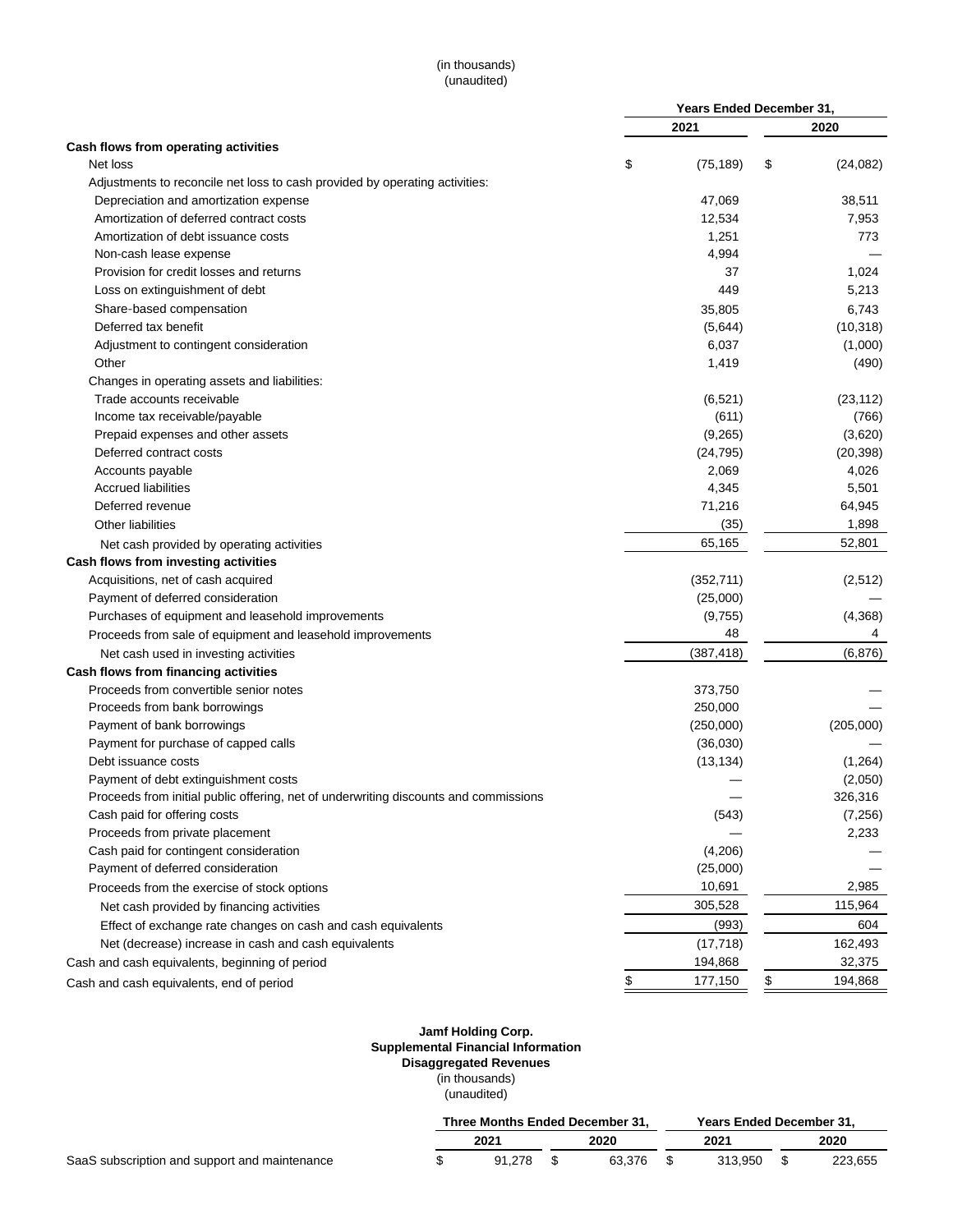| On-premise subscription  | 7.065   | 7.065  | 30.293  | 25.224  |
|--------------------------|---------|--------|---------|---------|
| Subscription revenue     | 98,343  | 70.441 | 344.243 | 248,879 |
| Professional services    | 4.107   | 3.903  | 16.122  | 14.519  |
| Perpetual licenses       | 1.352   | 1,923  | 6.023   | 5,734   |
| Non-subscription revenue | 5.459   | 5.826  | 22.145  | 20,253  |
| Total revenue            | 103.802 | 76,267 | 366,388 | 269,132 |

#### **Jamf Holding Corp. Supplemental Financial Information Reconciliation of GAAP to non-GAAP Financial Data** (in thousands, except share and per share amounts) (unaudited)

|                                                   | Three Months Ended December 31, |           |   |          | <b>Years Ended December 31.</b> |           |   |           |
|---------------------------------------------------|---------------------------------|-----------|---|----------|---------------------------------|-----------|---|-----------|
|                                                   |                                 | 2021      |   | 2020     |                                 | 2021      |   | 2020      |
| Operating expenses                                |                                 | 102.593   | S | 72.145   | S                               | 352.233   | S | 225,576   |
| Amortization expense                              |                                 | (7,019)   |   | (5,634)  |                                 | (25, 294) |   | (22, 575) |
| Stock-based compensation                          |                                 | (11, 447) |   | (2, 421) |                                 | (31, 456) |   | (5, 872)  |
| Acquisition-related expense                       |                                 | (1,533)   |   | (872)    |                                 | (6,300)   |   | (5,200)   |
| Acquisition-related earnout                       |                                 | (1,200)   |   | (2,100)  |                                 | (6,037)   |   | 1,000     |
| Offering costs                                    |                                 |           |   | (670)    |                                 | (594)     |   | (670)     |
| Payroll taxes related to stock-based compensation |                                 | (173)     |   |          |                                 | (1, 381)  |   |           |
| Legal settlement                                  |                                 | (800)     |   |          |                                 | (5,000)   |   |           |
| Non-GAAP Operating Expenses                       |                                 | 80,421    |   | 60,448   |                                 | 276,171   |   | 192,259   |

|                                                   | Three Months Ended December 31, |        |   |        |    | <b>Years Ended December 31.</b> |   |         |  |
|---------------------------------------------------|---------------------------------|--------|---|--------|----|---------------------------------|---|---------|--|
|                                                   |                                 | 2021   |   | 2020   |    | 2021                            |   | 2020    |  |
| Gross profit                                      | Φ                               | 76.513 | S | 59.060 | æ. | 276.031                         | S | 208.124 |  |
| Amortization expense                              |                                 | 5.183  |   | 2.719  |    | 16.018                          |   | 10.753  |  |
| Stock-based compensation                          |                                 | 1,584  |   | 419    |    | 4.349                           |   | 871     |  |
| Acquisition-related expense                       |                                 | 71     |   |        |    | 88                              |   |         |  |
| Payroll taxes related to stock-based compensation |                                 | 12     |   |        |    | 146                             |   |         |  |
| Non-GAAP Gross Profit                             |                                 | 83,363 |   | 62,198 |    | 296.632                         |   | 219.748 |  |
| Non-GAAP Gross Profit Margin                      |                                 | 80%    |   | 82%    |    | 81%                             |   | 82%     |  |

|                                                   | Three Months Ended December 31. |          |  |          |      | <b>Years Ended December 31.</b> |     |           |  |
|---------------------------------------------------|---------------------------------|----------|--|----------|------|---------------------------------|-----|-----------|--|
|                                                   |                                 | 2021     |  | 2020     |      | 2021                            |     | 2020      |  |
| Operating loss                                    | \$                              | (26,080) |  | (13,085) | - \$ | (76, 202)                       | - 5 | (17, 452) |  |
| Amortization expense                              |                                 | 12.202   |  | 8.353    |      | 41.312                          |     | 33,328    |  |
| Stock-based compensation                          |                                 | 13.031   |  | 2.840    |      | 35.805                          |     | 6,743     |  |
| Acquisition-related expense                       |                                 | 1.604    |  | 872      |      | 6.388                           |     | 5,200     |  |
| Acquisition-related earnout                       |                                 | 1,200    |  | 2.100    |      | 6.037                           |     | (1,000)   |  |
| Offering costs                                    |                                 |          |  | 670      |      | 594                             |     | 670       |  |
| Payroll taxes related to stock-based compensation |                                 | 185      |  |          |      | 1,527                           |     |           |  |
| Legal settlement                                  |                                 | 800      |  |          |      | 5,000                           |     |           |  |
| Non-GAAP Operating Income                         |                                 | 2,942    |  | 1,750    |      | 20,461                          |     | 27,489    |  |
| Non-GAAP Operating Income Margin                  |                                 | 3%       |  | 2%       |      | 6%                              |     | 10%       |  |

|                                     | Three Months Ended December 31, |          |      |          | <b>Years Ended December 31,</b> |           |      |          |  |
|-------------------------------------|---------------------------------|----------|------|----------|---------------------------------|-----------|------|----------|--|
|                                     | 2021                            |          |      | 2020     |                                 | 2021      |      | 2020     |  |
| Net loss                            | \$                              | (23,750) | - \$ | (8, 364) | \$                              | (75, 189) | - \$ | (24,082) |  |
| Amortization expense                |                                 | 12,202   |      | 8,353    |                                 | 41,312    |      | 33,328   |  |
| Stock-based compensation            |                                 | 13,031   |      | 2.840    |                                 | 35,805    |      | 6,743    |  |
| Foreign currency transaction loss   |                                 | 54       |      | 251      |                                 | 849       |      | 722      |  |
| Loss on extinguishment of debt      |                                 |          |      |          |                                 | 449       |      | 5.213    |  |
| Amortization of debt issuance costs |                                 | 678      |      |          |                                 | 1,002     |      |          |  |
| Acquisition-related expense         |                                 | 1,604    |      | 872      |                                 | 6.388     |      | 5.200    |  |
| Acquisition-related earnout         |                                 | 1.200    |      | 2.100    |                                 | 6,037     |      | (1,000)  |  |